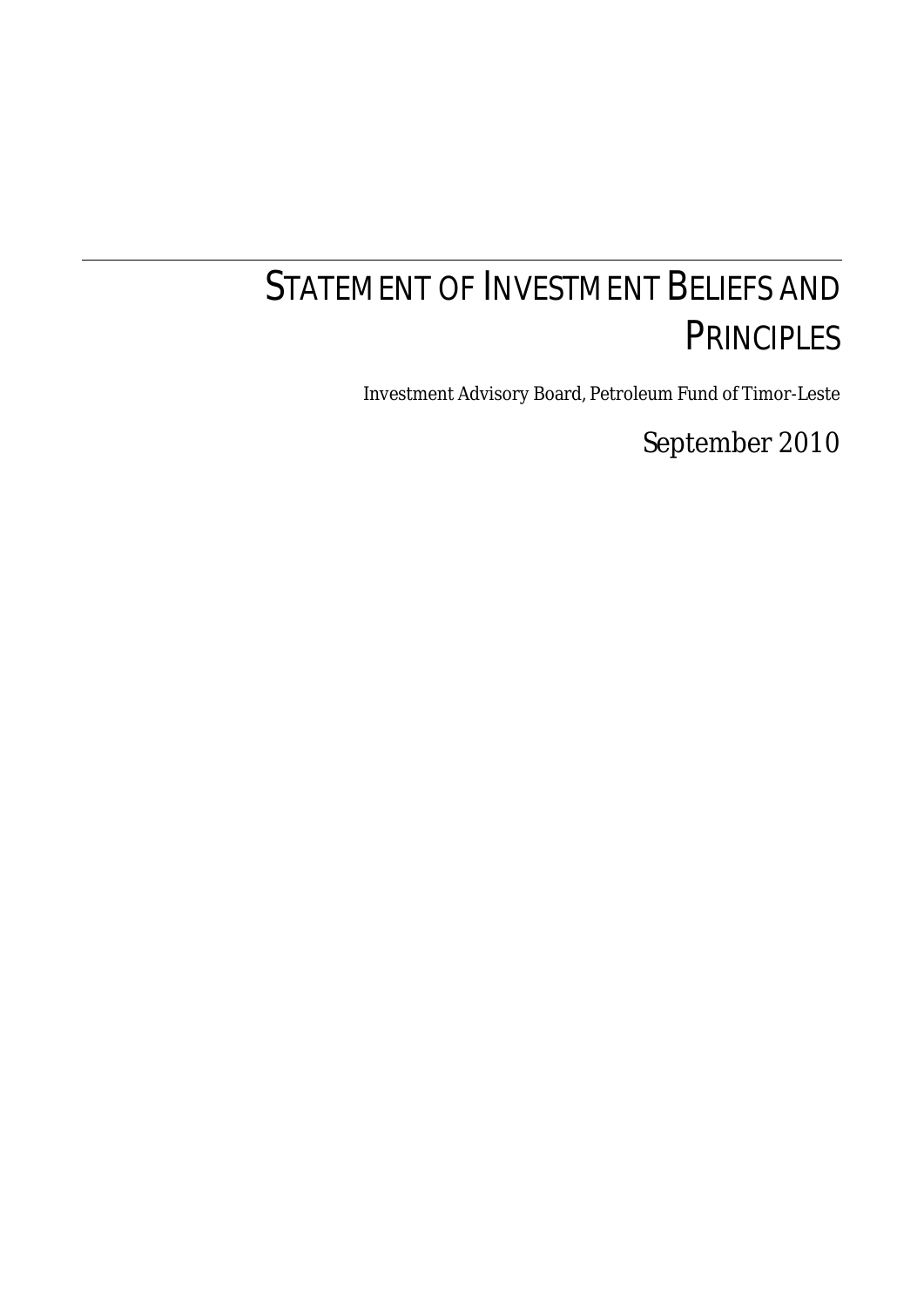# CONTENTS

| e e |  |
|-----|--|
|     |  |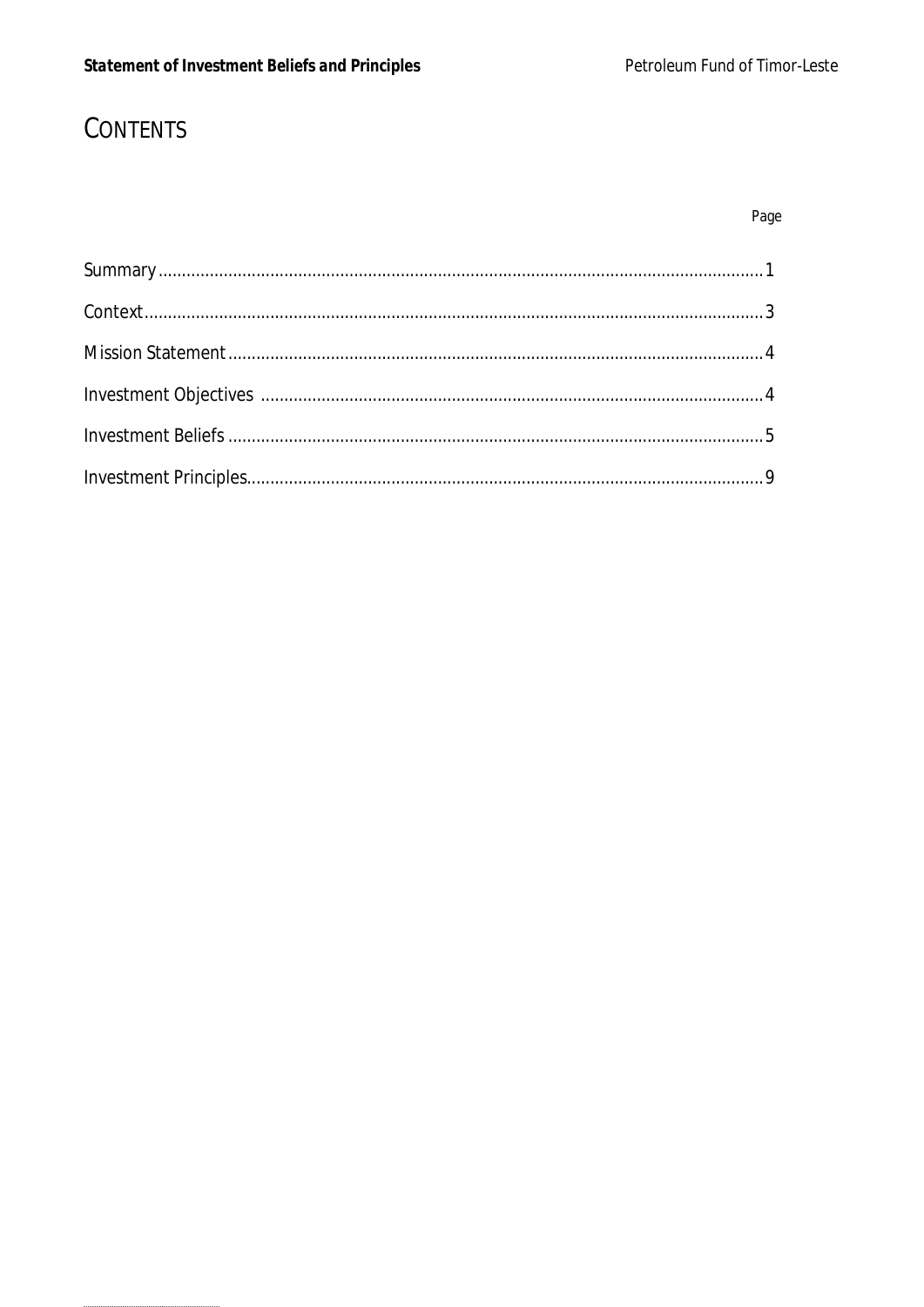# SUMMARY

The IAB has adopted a mission statement, investment objectives, beliefs and principles which will guide the Board in all its recommendations to fulfil its duties in accordance with the Petroleum Fund Law. This mission statement relates to the principles and beliefs that the Investment Advisory Board holds and it informs how advice will be given in relation to the maintenance of the objectives of the Timor-Leste Petroleum Fund

#### MISSION STATEMENT

The mission of the Investment Advisory Board is to provide advice to the Minister of Finance so that the investment of the Petroleum Fund assets will benefit current and future generations of Timor-Leste's citizens by maximizing the long-term value of the savings from Timor-Leste's non-renewable resources through the prudent investment of those savings.

#### INVESTMENT OBJECTIVES

The investment objective is to manage the Petroleum Fund assets so that with a reasonable probability over the long term the Fund will be able to provide transfers to government at a sustainable level (the Estimated Sustainable Income) while maintaining the real long-term value of the assets.

#### INVESTMENT BELIEFS

**Obtaining financial returns involves taking risk.** In general, higher risks are rewarded with higher expected returns, but returns may take time to emerge from the underlying risks.

**Financial markets are generally efficient,** with prices trending towards fundamental value over the long term, though possibly deviating from fundamental value in the short term.

**Known factors, called rewarded risk factors, provide systemic returns** which can be captured over time through a structured investment approach.

**Diversification is the primary means of capturing systemic returns**. Concentrated risk-taking is not rewarded over time, whereas the systematic investment in multiple asset classes with less than perfectly correlated risks/returns is, noting that the diversifying properties of assets may change.

**A long-term investment horizon allows systemic returns to be captured** because the volatility of returns decreases over time and the probability of receiving positive returns increases.

**Non-systemic returns, which are those not explained by rewarded risk factors, can from time to time give rise to other investment opportunities.** Opportunities may exist that could add value on the margin to a portfolio that is efficiently exposed to long term premia from rewarded risk factors. Such opportunities are less reliable than factor returns and are of secondary importance. An ability to identify such opportunities and to control the principal agent relationship in delegated investment management are required conditions to add value in this manner.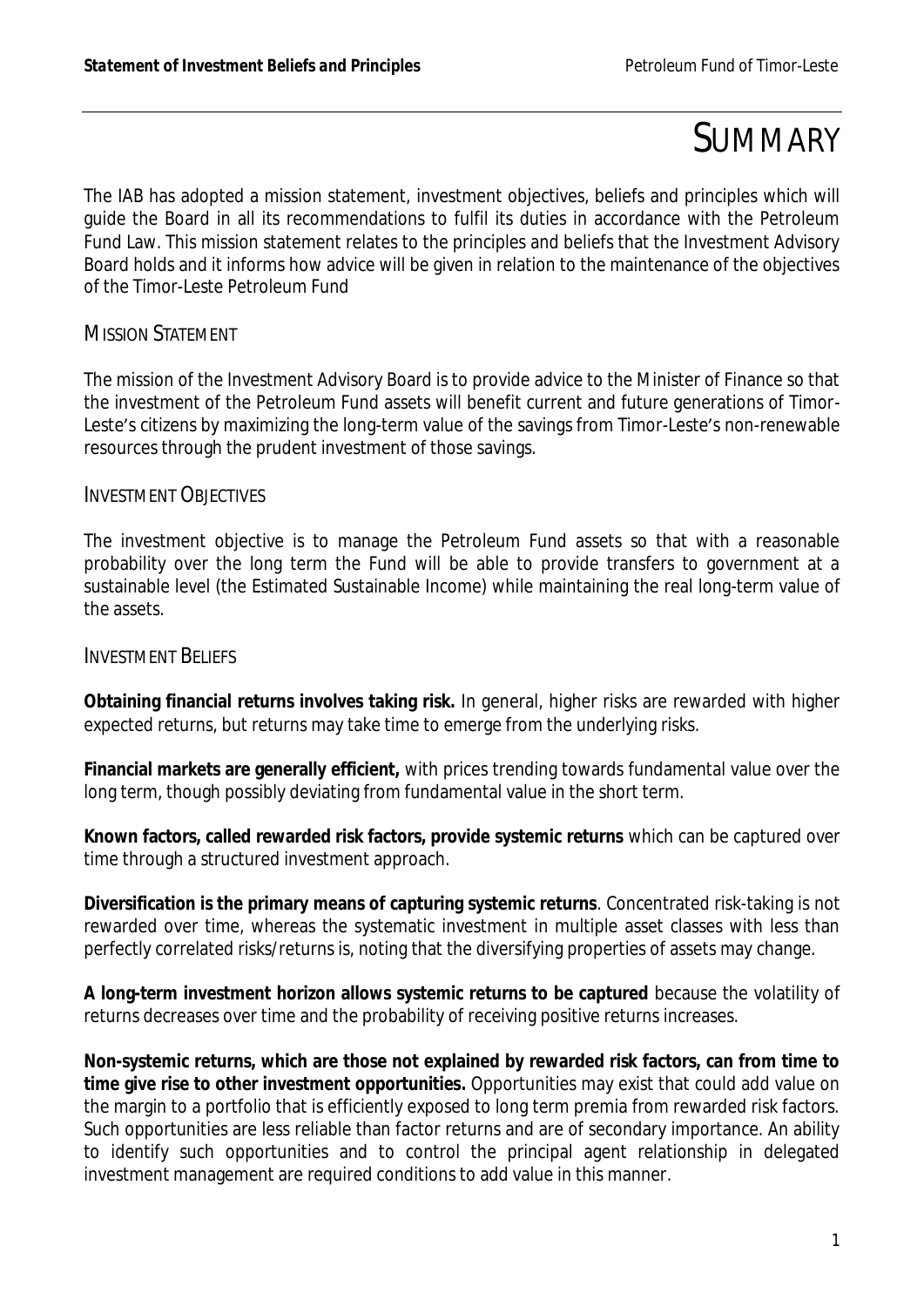**Disciplined skills, systems and procedures can be applied to optimize returns after costs**. Financial and operational risks cannot be avoided, but can be identified and managed. Discipline during adverse investment cycles is rewarded, whereas opportunistic strategies generally are not. Costs are important with foregone returns arising from costs compounding over time.

**Transparency builds confidence and enables a long-term disciplined approach to be implemented,** because investment decisions with wide public acceptance can be maintained through difficult times, and a high level of public trust enables discipline to prevail over expediency.

#### INVESTMENT PRINCIPLES

**Determining the strategic asset allocation is the first order decision,** because it is the most important contributor to portfolio performance, and involves articulating the expected return for a specific level of risk.

**Risks must be managed** with an appropriate risk profile, avoiding concentrations, and based on careful selecting and monitoring of managers and risks.

**Unnecessary complexity should be avoided** to achieve efficient returns from the risk taken, and implies a general approach of passively managing a limited number of asset classes.

**The investment objective should be achieved through investments in listed bonds and equities** in the immediate future.

**Passive management should be the main investment style** because the evidence points to this being a prudent and effective means of managing this type of portfolio.

**External managers should be hired to achieve the optimal risk/return exposure** in order to avoid internal capacity constraints, to gain access to selected markets, and as a source of knowledge.

**There should be a structured review process for the strategic asset allocation, without giving up discipline** and a systematic rebalancing of the portfolio to manage market risk.

**Capacity is paramount to develop the investment strategy** across all key stakeholders. This involves understanding international markets, the features of asset classes, and the nature of risks — all of which are a necessary precursor to further diversification.

**Evaluation based on carefully collected fund returns and appropriate benchmarks is important to foster institutional learning.** Databases should be maintained to record the history of the Fund.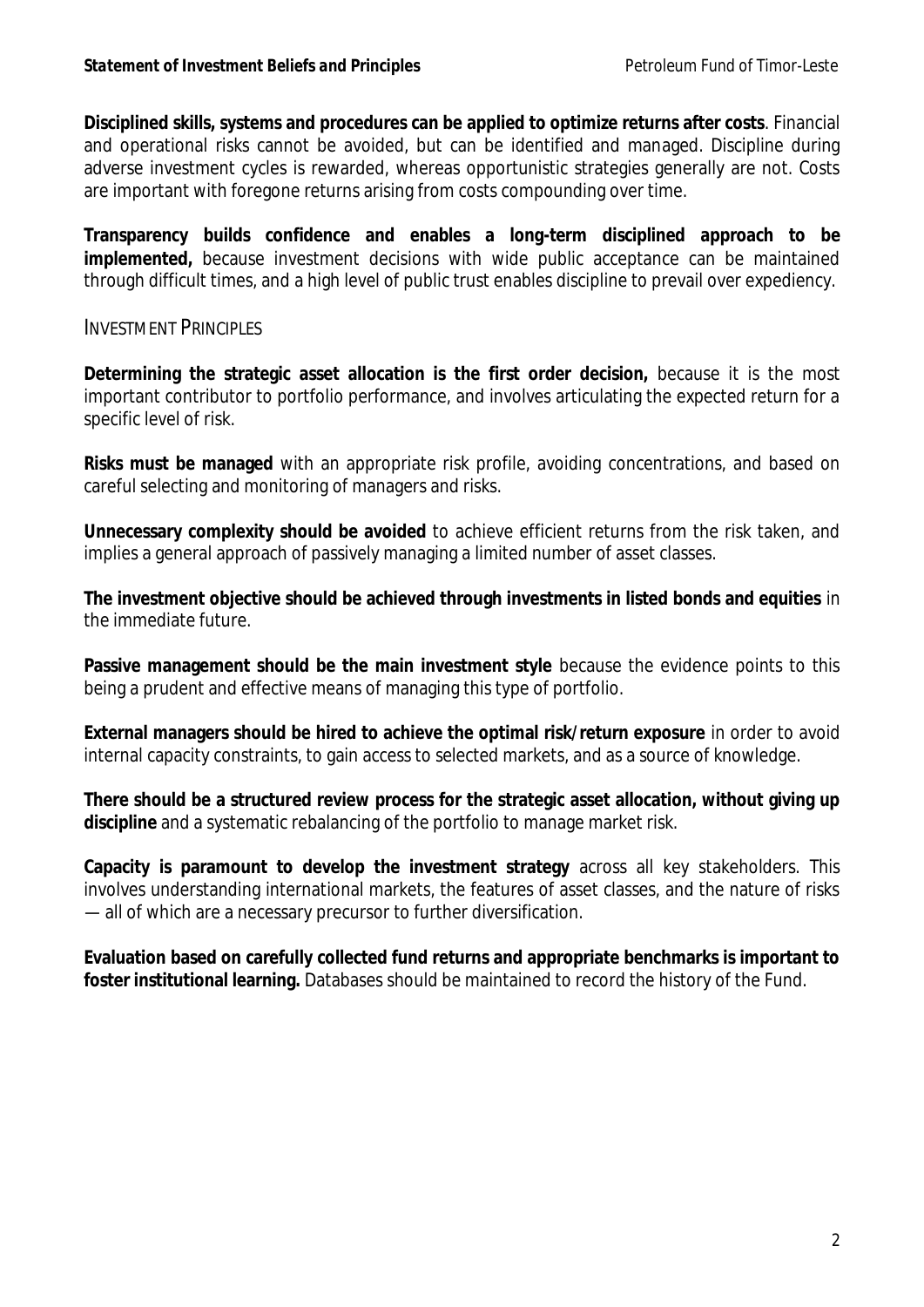# CONTEXT

# 1 PURPOSE

The Investment Advisory Board (IAB) is responsible for developing performance benchmarks to measure the returns from, and appropriate risks of, the investments of the Petroleum Fund in Timor-Leste and for advising the Minister of Finance on investment instructions that the Minister shall provide to the Investment Managers of the Fund. Moreover, the IAB is responsible for advising the Minister on the need for changes in the overall investment strategy or management of the Petroleum Fund, including the making of recommendations as to such changes.

This document is intended to provide a transparent description of the framework that the IAB will follow in recommending changes in the overall investment strategy, the types of investments the Fund will invest in, the investment philosophy and the types of risks that it will recommend that the Fund will adopt.

### 2 LEGISLATION AND ORGANISATIONAL FRAMEWORK

The Petroleum Fund of Timor-Leste was formed by the enactment of the Petroleum Fund Law Number 9/2005 promulgated in August 2005 (the Law).

The Law specifies that the Fund "shall be managed prudently in accordance with the principle of good governance for the benefit of current and future generations." *(Article 11.4 of the Law)*

The Government of Timor-Leste, represented by the *Minister of Finance* (the Minister), is responsible for the overall management of the Petroleum Fund. The Ministry makes strategic decisions.

The *Investment Advisory Board* is responsible for developing appropriate benchmarks and investment instructions for the Minister of Finance, assessing the performance of external investment managers, and advising the Minister on the need for changes in the overall investment strategy or management of the Fund. The Board, aside from two ex officio positions, is appointed by the Minister of Finance.

The *Banking and Payments Authority* (BPA) is responsible for the operational management of the Fund, i.e. the implementation of the investment strategy and policies, under a management agreement with the Minister.

# 3 REVIEW

This document is a public document of the Investment Advisory Board and is intended to provide a transparent description of the framework within which the Board's investment advice will be developed. It is recognised that the theory and practice of investment management will change over time, as will the capabilities of the Ministry, Board and BPA, arid that accordingly this document will be subject to regular review and amendment as the detail of the Fund's strategy is implemented.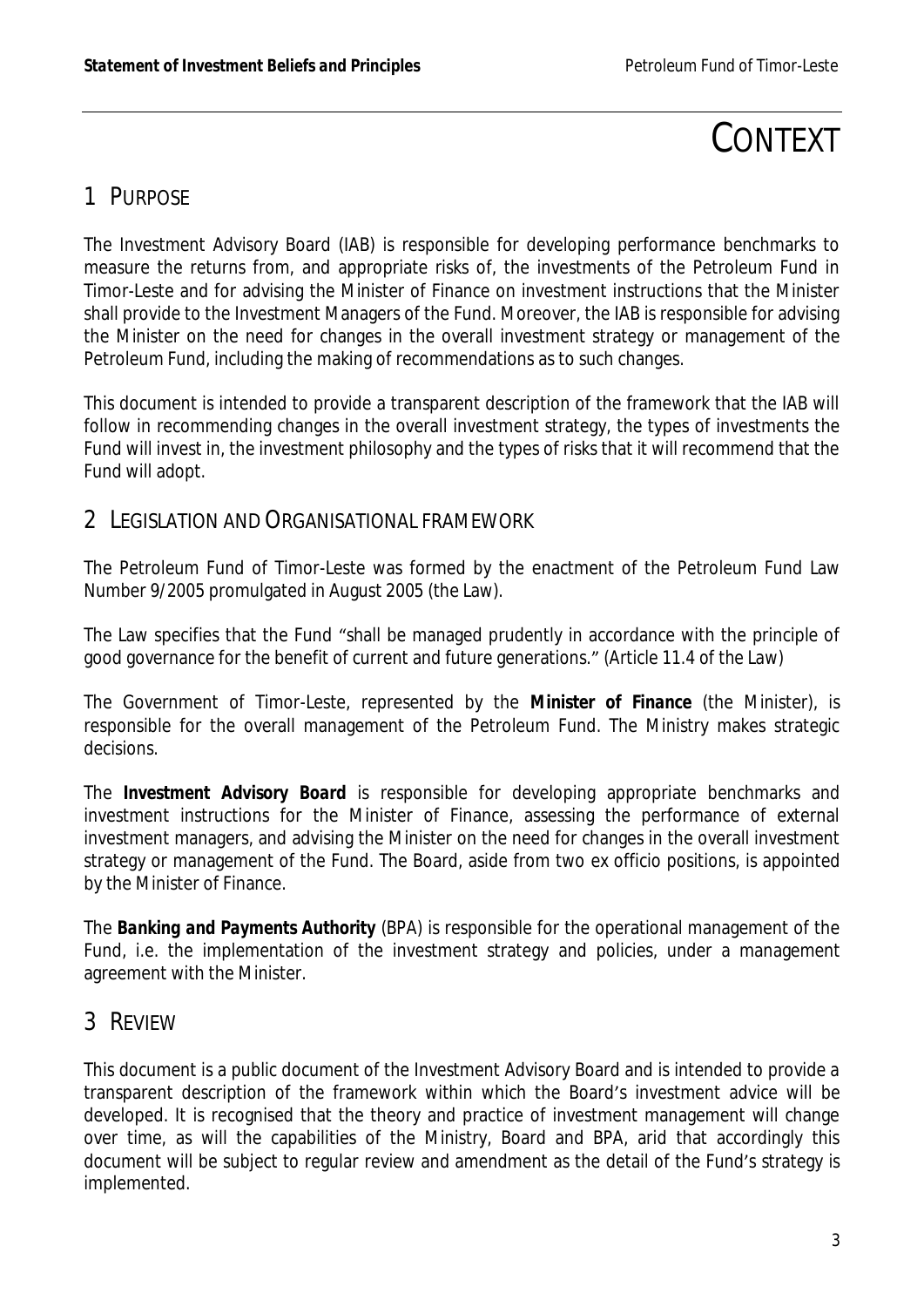# MISSION STATEMENT

The mission statement reflects the purpose of the Investment Advisory Board and provides a framework within which the IAB's investment strategy will be formulated.

The mission of the Investment Advisory Board is to provide advice to the Minister of Finance so that the investment of the Petroleum Fund assets will benefit current and future generations of Timor-Leste's citizens by maximizing the long-term value of the savings from Timor-Leste's non-renewable resources through the prudent investment of those savings.

# INVESTMENT OBJECTIVES

The IAB believes the Fund should have investment objectives which maximise the benefits arising from its long-term investment time horizon having regard to the purpose for which the Fund has been established, the legislative provisions and the Fund's mission.

The Fund's transfer rules clearly link the Estimated Sustainable Income (ESI) determination to expected long term real returns on Fund assets. The IAB has therefore established the following long term investment objective to guide the IAB's role in maintaining the real value of Timor-Leste's petroleum wealth for future generations.

The investment objective is to manage the Petroleum Fund assets so that with a reasonable probability over the long term the Fund will be able to provide transfers to government at a sustainable level (the Estimated Sustainable Income) while maintaining the real long-term value of the assets.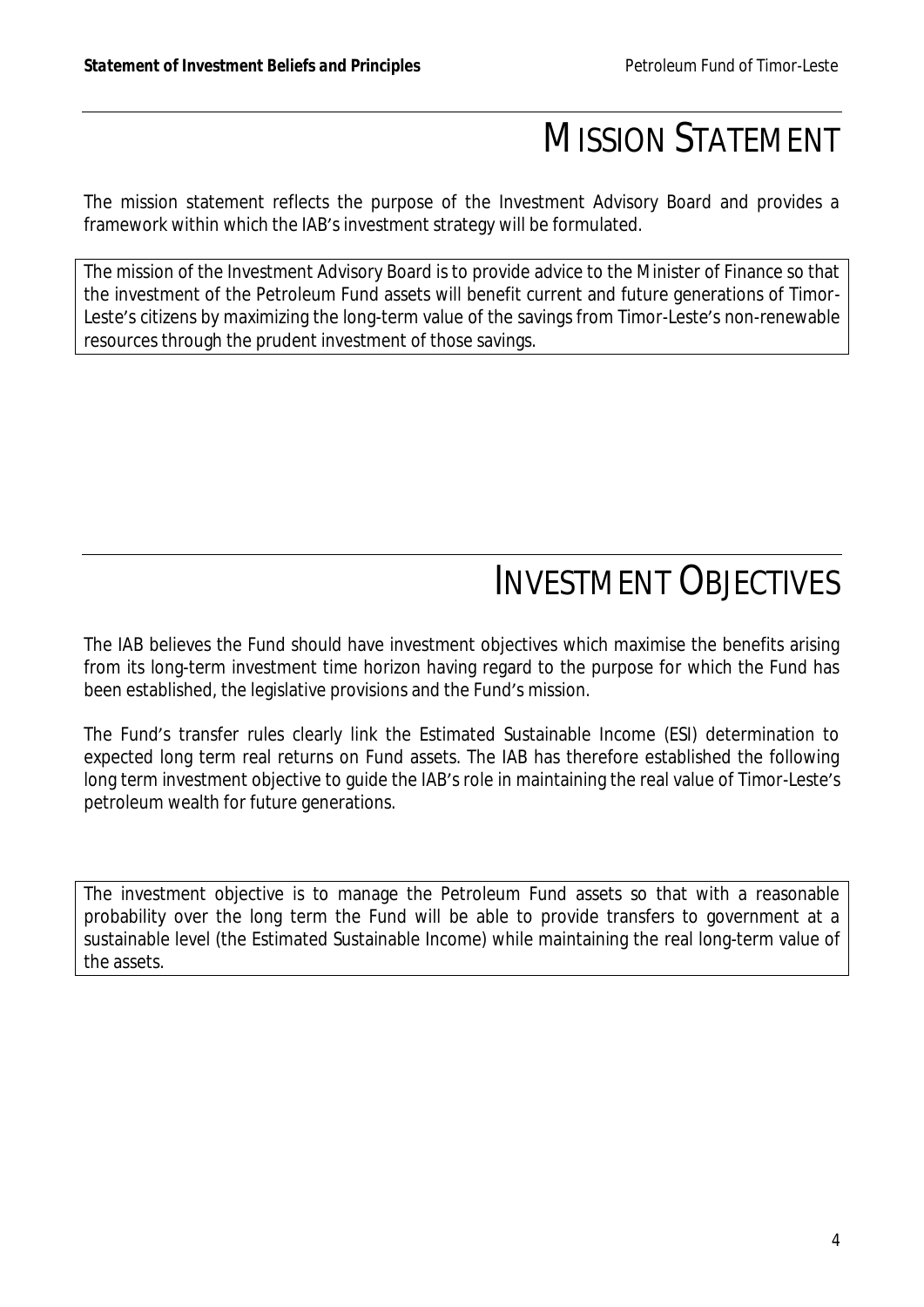# INVESTMENT BELIEFS

The IAB has established a set of investment beliefs upon which the formulation and implementation of the Fund's investment strategy is based.

#### OBTAINING FINANCIAL RETURNS INVOLVES TAKING RISK.

Investors are entitled to their share of the capital market rate of return on their assets over time. This is accomplished by exposing capital to various available investment opportunities in an expert fashion. Where capital is systematically allocated to assets other than those which deliver a risk-free rate of return, investors expect a higher return as a reward for the additional risk they are taking. That is, risk and expected return are related.

Standard financial theory states that the higher the risk of an investment portfolio (measured as the volatility or standard deviation of annual returns), the higher the expected return.

Systemic (market wide) risk and non systemic (individual security) risk can be taken. Non systemic risks that involve single outcomes that vary from the market as a whole can be diversified away.

Systemic risks are generally rewarded over time whereas concentrated, non-systemic risks are typically unrewarded.

The capital market rate of return is available to every investor at a reasonable price and the rate of return generated over the long term has proved to be attractive. The expected return achieved from choosing to invest in an asset class or take an exposure to a risk factor can however take long periods to emerge.

#### FINANCIAL MARKETS ARE GENERALLY EFFICIENT.

Prices for financial assets will trend towards the inherent value or "fundamental value" of a security over the long term. Deviations away from fundamental value can occur at the individual security level and at the broad market level.

In the short term, prices normally find equilibrium quickly and it is difficult to consistently predict and profit from any perceived inefficiencies in market prices.

Prices can however deviate significantly away from fundamental value over short or even medium term periods, but such deviations are often due to behavioural influences.

#### KNOWN FACTORS, CALLED REWARDED RISK FACTORS, PROVIDE SYSTEMIC RETURNS.

There are a number of identifiable factors of market risk that provide returns beyond those attributable to the performance of generic market indexes.

For example, an equity portfolio can take advantage of factors such as the size of the company, or its book value compared to its market value. A bond portfolio can take advantage of factors such as credit or duration.

Accordingly the allocation of investment funds to broad market exposures as well as factor exposure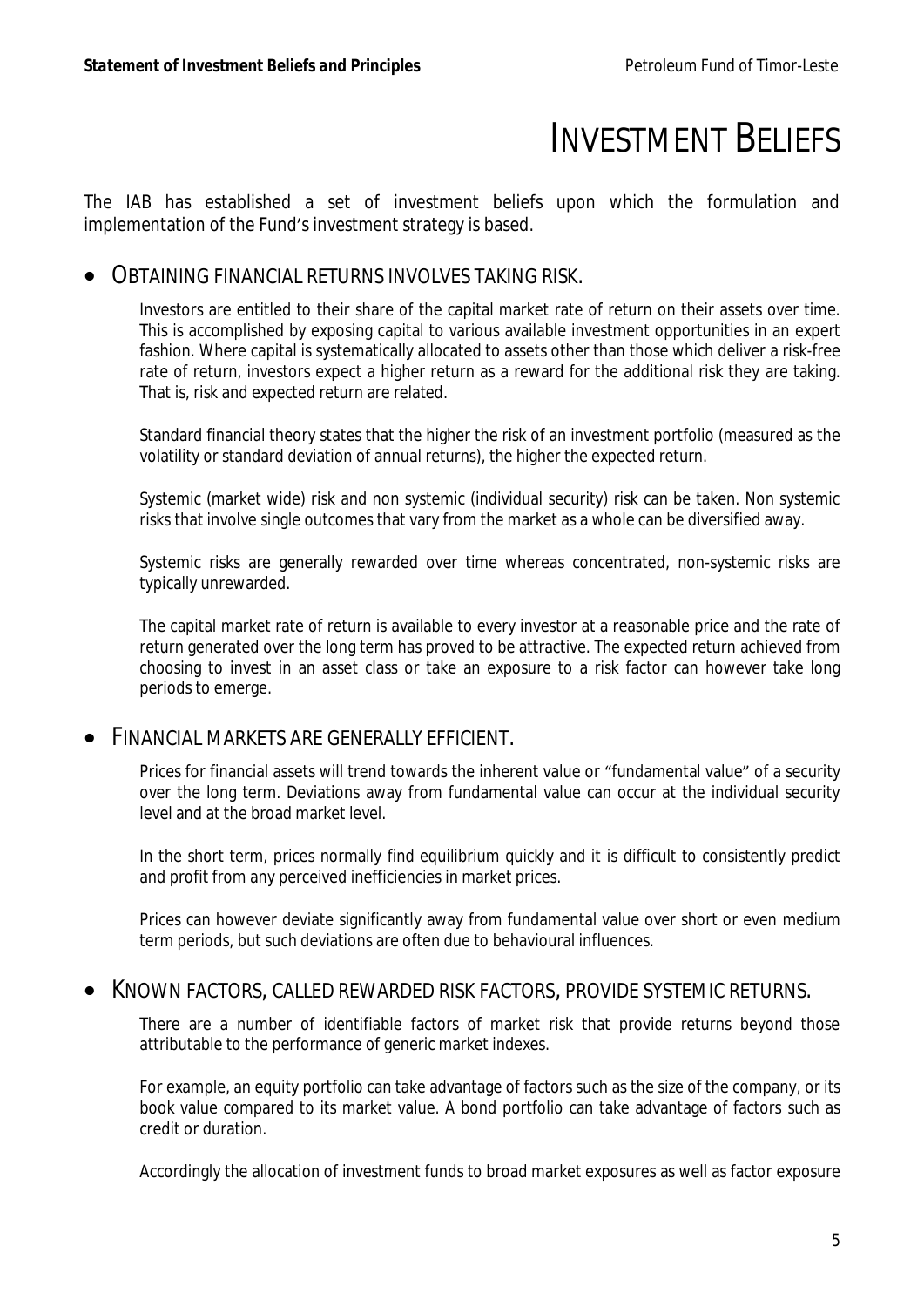is rewarded over time.

Risk premia associated with broad market and factor exposures ebb and flow over time depending on prevailing economic and market conditions. Exposure to particular assets and factors will therefore generate varying levels of returns (a function of their respective risk premia) over short and medium time periods.

A systematic exposure to the broad market factors generates overall market and factor return (less fees) with a reasonable degree of confidence.

#### DIVERSIFICATION IS THE PRIMARY MEANS OF CAPTURING SYSTEMIC RETURNS.

Diversification is the process of exposing an investment portfolio to a number of different asset classes, risk factors, and individual financial assets, rather than being concentrated in any one of these.

Diversification is the antidote to many avoidable risks. The key to the diversification process is that different asset classes and other portfolio risk factors will usually not move in unison. Combining assets with returns that are less than perfectly correlated reduces risk and volatility.

For example, in a period when equity markets are performing poorly, bond markets may be performing well. Having an exposure to both equities and bonds reduces the risk compared to being only exposed to a single asset class.

Investment portfolios that are comprehensively diversified across and within asset classes and factors are generally rewarded over time.

The diversifying properties of assets, such as correlation and volatility, change over time and, in certain market environments, can temporarily disappear.

#### A LONG-TERM INVESTMENT HORIZON ALLOWS SYSTEMIC RETURNS TO BE CAPTURED.

The relationship between risk and return becomes more stable over time as the average return over the period approaches the long-term mean.

Investors who remain invested in risky assets over the long term, including during adverse investment periods, are able to collect the related market risk premia.

Long term investors who are prepared to remain invested in an asset class are less likely to realise a permanent capital loss. Long-term investors can therefore benefit from an ability to ride through adverse investment cycles if discipline is maintained. In the shorter term, the potential difference in returns can be dramatic (both positive and negative).

### NON-SYSTEMIC RETURNS, WHICH ARE THOSE NOT EXPLAINED BY REWARDED RISK FACTORS, CAN FROM TIME TO TIME GIVE RISE TO OTHER INVESTMENT OPPORTUNITIES.

In general, efforts to short-cut expected long-term returns based on a constant exposure to rewarded risk factors are speculative, and may introduce unnecessary and unrewarded risks into the portfolio.

There is the possibility of returns from participating in the market clearing process through active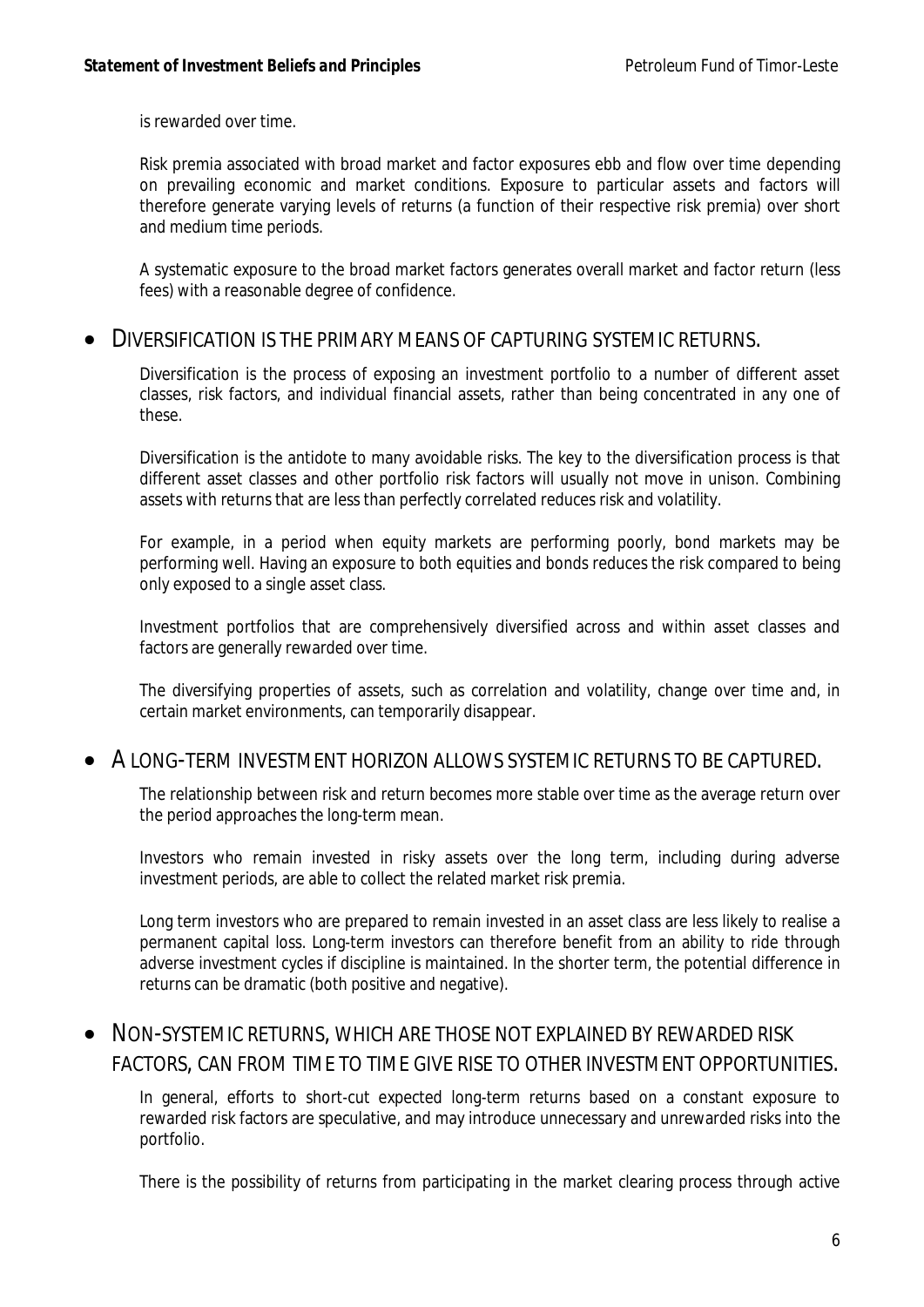management. Although the average manager cannot add value (overall active returns in the market being by definition a zero-sum game) individual managers can potentially outperform due to superior forecasting skill, superior access to information or superior access to deal flow.

Superior skill is a necessary but not sufficient condition for active outperformance. Skilful managers must also overcome the costs of implementing their active decisions in order to outperform.

It is not clear that active gains in general are passed on to the investor when delegated to management through external managers.

Investors can add value by planning for returns from systemic exposure to be obtained at a lower cost while ensuring that active returns, potentially obtained at a higher cost, are indeed generated from non-explained premia.

Additional return for the investor relies on a capacity to pick the best managers, understand their business and investment approach. The investor must also have the skills to monitor the managers' performance, and manage the principal agent relationship through contracts.

## DISCIPLINED SKILLS, SYSTEMS AND PROCEDURES CAN BE APPLIED TO OPTIMIZE RETURNS AFTER COSTS.

Investors face a wide variety of financial and operational risks.

Financial risks are those that contribute to the performance of an investment being different than expected, including the possibility of losing all or part of the original investment.

Operational risk is the risk of financial loss due to mismanagement, error, fraud or unauthorised use of techniques and/or financial products. High quality risk management systems supported by procedures implemented using accepted best practice standards minimise operational risk.

Costs erode returns and have a compounding effect over time. Unlike financial risks arising from volatility in the financial markets, investment cost is a predictable factor that investors can control. All other things being equal, lower investment costs are better than higher investment costs. Keeping management fees and transaction costs low contributes to the achievement of competitive returns.

### TRANSPARENCY BUILDS CONFIDENCE AND ENABLES A LONG-TERM DISCIPLINED APPROACH TO BE IMPLEMENTED.

Internal transparency means that key strategic decisions are identified, addressed explicitly and made visible to all levels of an investor's management structure. Clear and effective communications ensure all parties are working to achieve the investor's financial goals while managing the risks associated with managing it in a coordinated manner.

A transparent relationship between the stakeholders in an investment process and the stewards of the investment assets (i.e. those who set the investment policies and put them into practice) means that the stakeholders better understand the beliefs and principles adopted in the stewardship process. This enables a disciplined approach to be maintained over time, and in particular minimises the risk of emotional and potentially costly decisions being made during periods of market instability.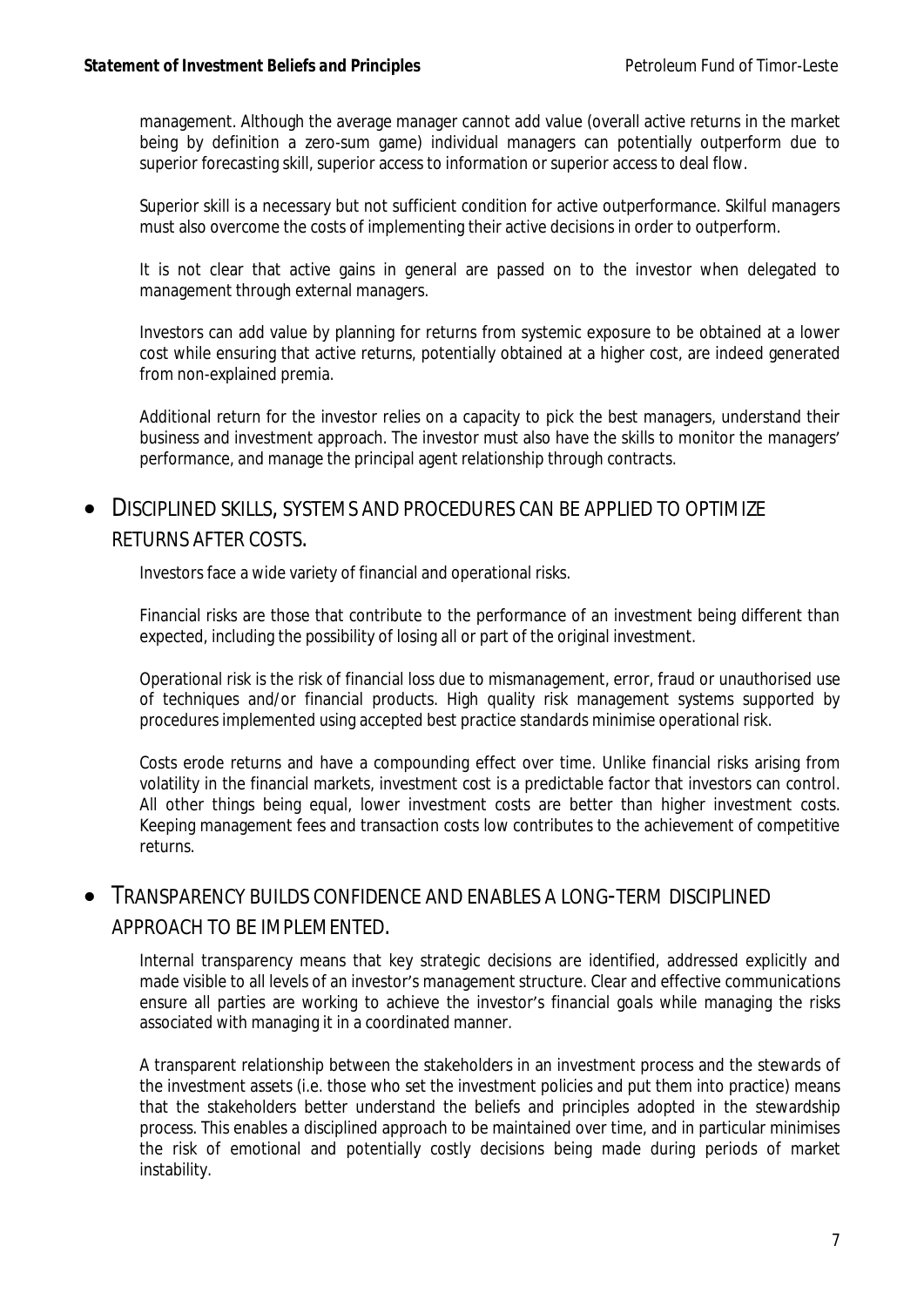# INVESTMENT PRINCIPLES

While the set of investment beliefs outlines the [AB's fundamental beliefs regarding the financial market, the investment process and risk and return factors, this section outlines the main investment principles which will drive the advice and recommendations provided to the Minister of Finance in the short and medium term.

The investment principles will evolve with the level of institutional capacity and the size of the Petroleum Fund and will be subject to more frequent changes over time than the underlying beliefs.

#### DETERMINING THE STRATEGIC ASSET ALLOCATION IS THE FIRST ORDER DECISION

The process of diversifying financial assets across different asset classes and risk factors is often referred to as the process of 'strategic asset allocation', and is arguably the most important contributor to portfolio performance over the long run. The IAB specifically advocates Strategic Asset Allocation rather than deviating from the strategic weights over time by exercising Tactical Asset Allocation (or trying to forecast news and events, and time the direction of the market). The dominant contributor to portfolio performance is the relative exposure of capital to the various asset classes, sub-asset classes and rewarded risk factors.

The Petroleum Fund portfolio should therefore be constructed according to a long term, strategic asset allocation benchmark that aims for an expected return for a specific level of risk. This helps remove the temptation to 'switch' investment asset classes to potentially achieve a higher return or protect the capital. Such approaches are generally unrewarded, because future prices for financial assets are difficult to predict and the negative impact of costs when switching financial assets or asset classes is considerable.

### RISKS MUST BE MANAGED

In advising on risk exposure the IAB will adopt the following principles for risk management:

- The IAB will recommend that the stakeholders adopt a risk profile that is commensurate with the return objective and time horizon of the Fund. That risk profile should be determined after careful analysis of the prospective risk and return characteristics of each asset class in which the Fund might invest;
- Concentration of risk should be avoided by ensuring there is adequate diversification between and within asset classes;
- Selection and monitoring of managers should be carefully assessed to ensure there is sufficient confidence that each manager warrants the allocation of capital to them;
- The composition of the portfolios of managers should be monitored to ensure that there are no unintended bias away from the investment strategy; and
- External managers should be evaluated relative to strategic factor exposures.

Additionally the IAB will encourage the development of high quality risk management systems and procedures by all institutions associated with the management of the Fund.

#### UNNECESSARY COMPLEXITY SHOULD BE AVOIDED

The level of complexity of the investment strategy must take into account the skills and capacity among key stakeholders. The optimal relationship between risk and return should be achieved in the most efficient manner while avoiding unnecessary complexity in order to provide transparency, accountability and minimization of the operational and reputational risks.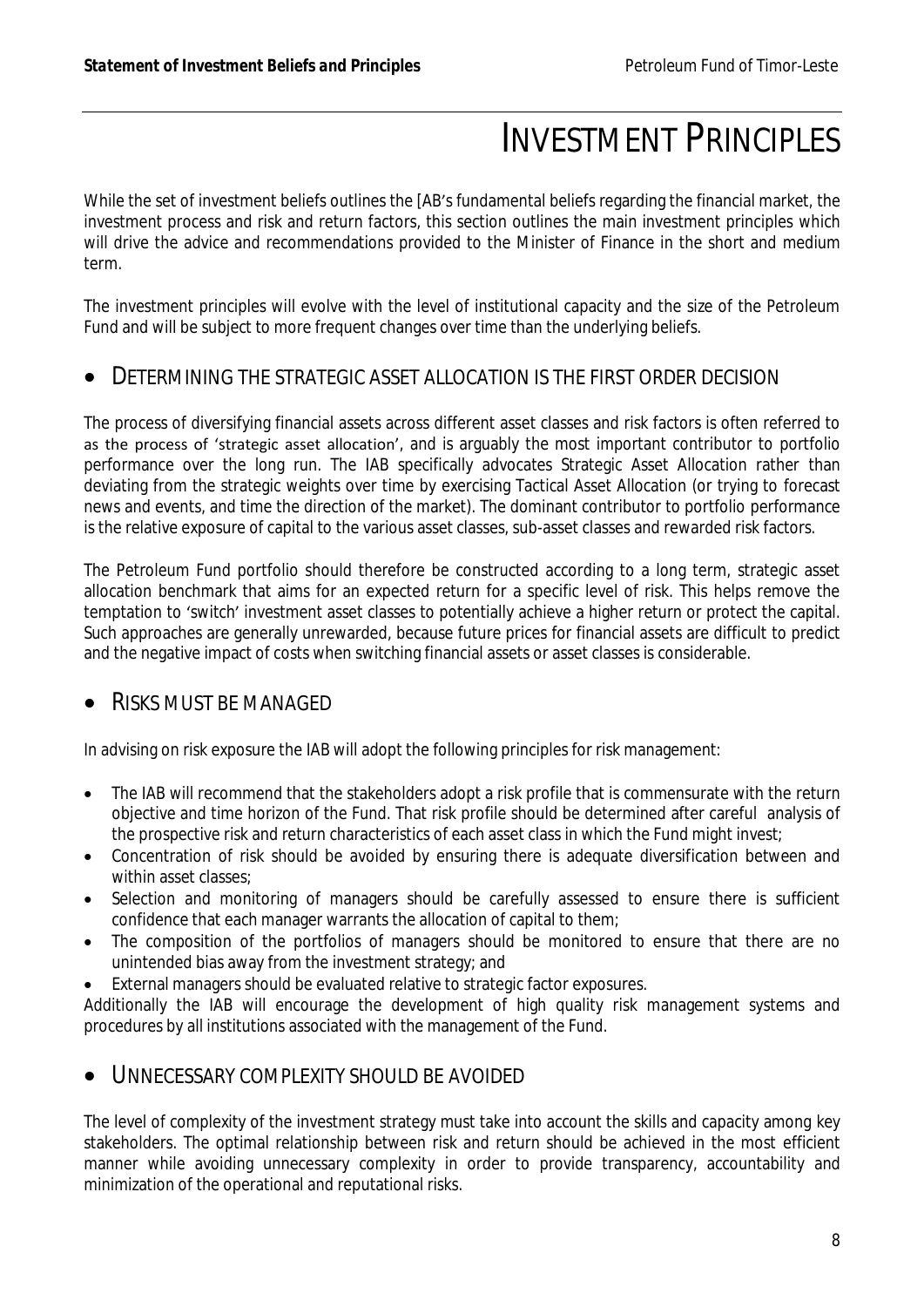The IAB believes a carefully designed strategic portfolio for the Fund with the right structured exposures to the main asset classes and rewarded risk factors will achieve the same targets as a more complex strategic portfolio over time.

## THE INVESTMENT OBJECTIVE SHOULD BE ACHIEVED THROUGH INVESTMENTS IN LISTED BONDS AND EQUITIES

The IAB believes that appropriate exposure to return and risk can be achieved by investing in listed equities and publicly traded bonds. Although a variety of asset classes, including real estate, private equity, and infrastructure projects may provide additional diversification, these asset classes also add complexity and operational challenges which may exceed the benefit of those investments in the short and medium term.

### PASSIVE MANAGEMENT SHOULD BE THE MAIN INVESTMENT STYLE

The IAB believes that the systematic investment of the Petroleum Fund in a diversified portfolio of assets exposed to a number of different asset classes and rewarded risk factors will provide the great majority of returns over the longer term. On this basis the IAB believes that a passive management approach based on suitably defined benchmark indices should be the main method of targeting most of the Petroleum Fund's longer term return objectives.

Management resources should be allocated to opportunistic (active management) exposure only when they can add expected value in excess of fully implemented market exposure to factors, and after costs.

### EXTERNAL MANAGERS SHOULD BE HIRED TO ACHIEVE THE OPTIMAL RISK/RETURN EXPOSURE

The IAB believes that external management adds value to the Fund's management on several levels:

- a) Avoiding internal capacity constraints in designing the investment strategy
- b) Ensuring optimal asset allocation and gaining access to markets which one otherwise would not be able to get exposure to
- c) Providing knowledge transfer and capacity building within the Operational Manager

When diversifying the investments, the IAB believes external managers should be hired to allow the Fund to be invested in various asset classes and sub asset classes in a prudent and responsible manner. As skills and capacity develop, internal management could be considered for various instruments and securities.

# THERE SHOULD BE A STRUCTURED REVIEW PROCESS FOR THE STRATEGIC ASSET ALLOCATION, WITHOUT GIVING UP DISCIPLINE

From time to time, investment portfolios move away from their strategic asset allocation benchmarks. This occurs because asset classes and sub-asset classes behave in different ways at different times. Their returns differ periodically (as intended), therefore there will be a need to monitor and rebalance the portfolio back in line with its strategic asset allocation from time to time. There are many approaches to portfolio rebalancing. In general, automatic rebalancing regimes are preferable to avoid arbitrary tactical positions and a tendency to reduce market risk after market declines.

The Strategic Asset Allocation should be subject to periodic review in light of the changing requirements of